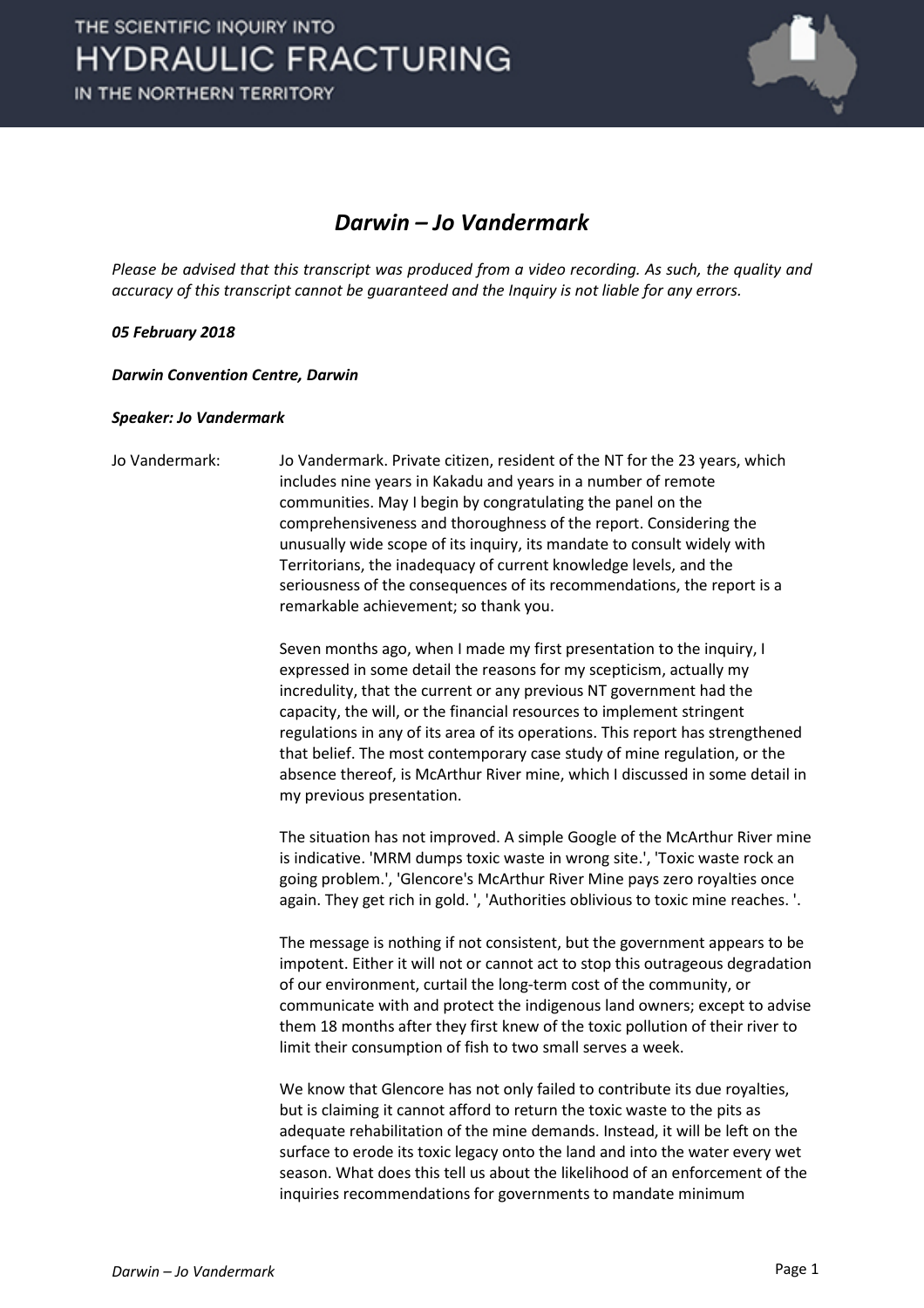

requirements to the abandonment of onshore shale gas wells in the Northern Territory? Its insistence at such regulations must be enforceable.

How can this be taken seriously in the light of the NT's abject failure to control McArthur River mine in the Territory which hosts some of the Australia's worst examples of toxic abandoned mines?

The report is outstanding in clearly and comprehensively outlining the multitude of issues that would need to be addressed to ensure the safety and integrity of hydraulic fracturing. Water will attain quantity, land, air, public health, aboriginal people and their culture, social impacts, economic impacts, land excess, regulation re-reform. There are no fewer than 19 detailed recommendations with regard to the regulation of water. 16 regulations to minimise the impact on land. Plus, very specific recommendations on all the other topics listed.

The inquiry's honest in its acknowledgement that for most people attending public hearings and the community forums wrote the consensus was that hydraulic fracturing of onshore shale gas in the NT is not safe, is not trusted, and is not wanted. It acknowledged the unacceptability of the current arrangement whereby the DPIR is both the regulator and promoter of any onshore shale gas industry; which rules out the possibility of making independent decisions. It recognises the consequent necessity to separate these two responsibilities.

In its recognition of the need to improve decision making, the panel has made recommendations to increase the transparency of the decision making process, the accountability of the decision maker, and the quality of the decision making.

With regard to the environmental impacts of fracking, it is refreshing to read of the panel's awareness both of the need for adequate pre-development assessment and environmental baseline data; but also its recognition of the NT's substantive lack of basic information so essential for informed decision making. One can only speculate on the likelihood of realistic funding to enable a collection of this baseline biological data essential for rational decision making.

Attention has been given to the particular requirements for fair and balanced agreement making processes for land owners, the impact that the [inaudible] of any onshore gas industry will have on aboriginal people, their land, their culture, is addressed; while acknowledging the current inadequate communication processes.

Of particular interest to me is the section of the report concerning regulation. I'm puzzled by the statement that quote, "Regulation reform is considered by the panel to be a mitigating factor rather than a risk requiring assessment. That is if the regulator framework is sufficiently robust in content and implementation, it should," emphasis mine, "Reduce the risks posed by the development of any onshore shale gas development."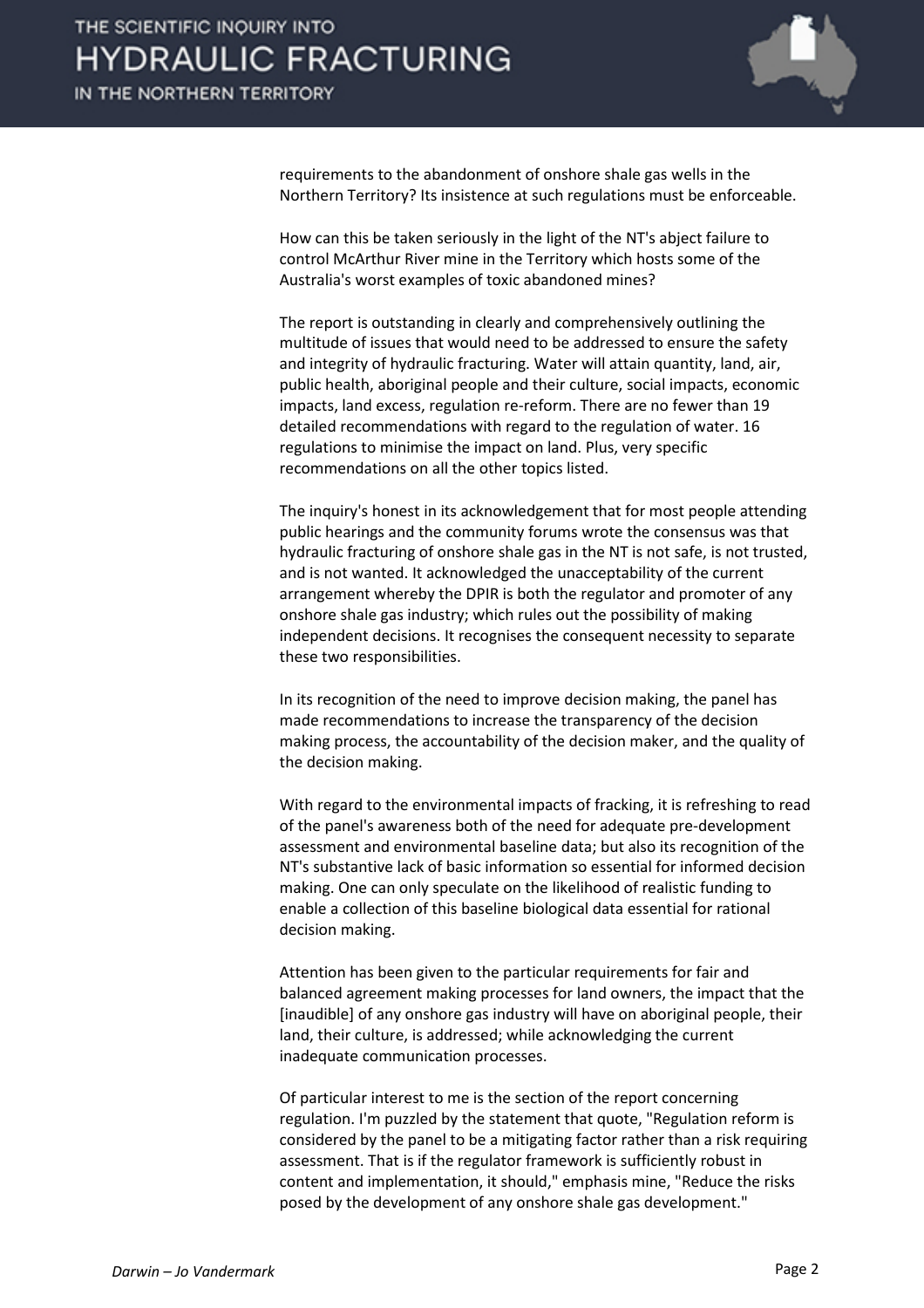

At this stage, I wonder why I was bothering to participate at all. Regulation reform? Where in the Northern Territory is there evidence of the enforcement by the government at any current regulatory regime? What is the basis for the panel's confidence in the above plan? Or is this just a case of the panel whistling in the wind? Re-reading the report, I became painfully aware of the number of times it speaks of low risk. Of reducing risk. Of minimising risk. Even this minimization of risk is dependent on the legislation and implementation of the detailed recommendations in the report.

What is revealed, and this honesty is to the credit of the panel members, is that even under the most controlled and propitious of circumstances, hydraulic fracturing involves undeniable risk. What reason is there for the Northern Territory to take such serious risks to the land, to the water, to our unique biodiversity? To our inheritance, to current and future generations?

Do we have the right to force our decisions on them, simply for our perceived, highly questionable short-term economic advantage? Why are we still rooted in the mindset of earlier centuries, caricatured as if it moves, shoot it. Otherwise cut it down, dig it up and ship it out. Do we have the right to jeopardise the next generation's options to participate in the new industries of the 21st century?

No wonder the respondents don't trust politicians, whose vision is limited to the next election. No wonder, when our PM, Treasurer and Minister of Resources are still quoting 10,000, 12,000 and 14,000 jobs at the proposed Adani coal mine, despite Mr. Adani under oath, in court, in India estimating up to 1200 jobs in the construction stage but confirming that the mine itself would be 95% robotic.

The federal government's predictions for the jobs that will be created, if the NT government only opens up to fracking are equally fanciful. Nor is the economic modelling commissioned by the panel measuring the impact of hydraulic fracturing on existing industries convincing, and is in direct contradiction to the independent modelling of the Australia Institute.

The report, to me, is problematic. Not because its analysis is at fault, but because all those qualifications to its qualified support for the hydraulic fracturing will be ignored and will instead be seized upon by the politicians and mining industry as a green light to forge ahead. There's a major credibility gap. A quantum leap from the reports, analysis, and detailed recommendations to its final assurance that the conclusion of this inquiry is that the challenges and risks associated with any shale gas industry in the NT are manageable. This only confirms my pessimism. Thank you.

Jo Vandermark: Thank you very much. Any questions? Yes, Dr. Jones.

Dr. David Jones: I guess, a question about your comment on regulation. If I take what you say correctly, you're saying that, that is actually a risk in itself which is worth analysis rather than being in mitigation. Is that ... ?